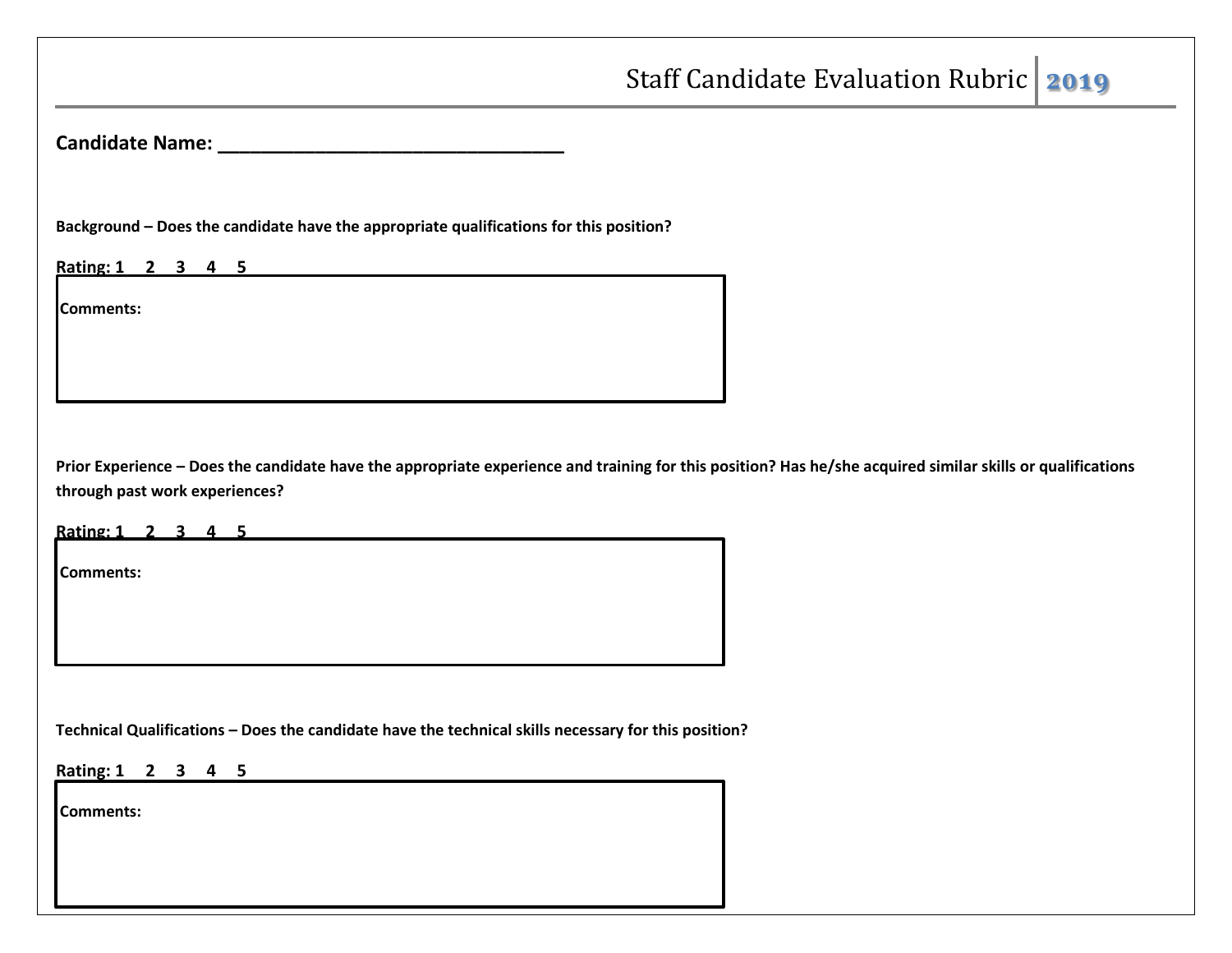**Verbal Communication & Customer Service Skills – How were the candidate's communication skills during the interview? Did the candidate demonstrate a high level of customer service?**

**Rating: 1 2 3 4 5**

**Comments:**

**Candidate Enthusiasm – How much interest did the candidate show in the position and institution?**

**Rating: 1 2 3 4 5**

**Comments:** 

**Knowledge of Institution – Did the candidate research the University prior to the interview?**

**Rating: 1 2 3 4 5**

**Comments:**